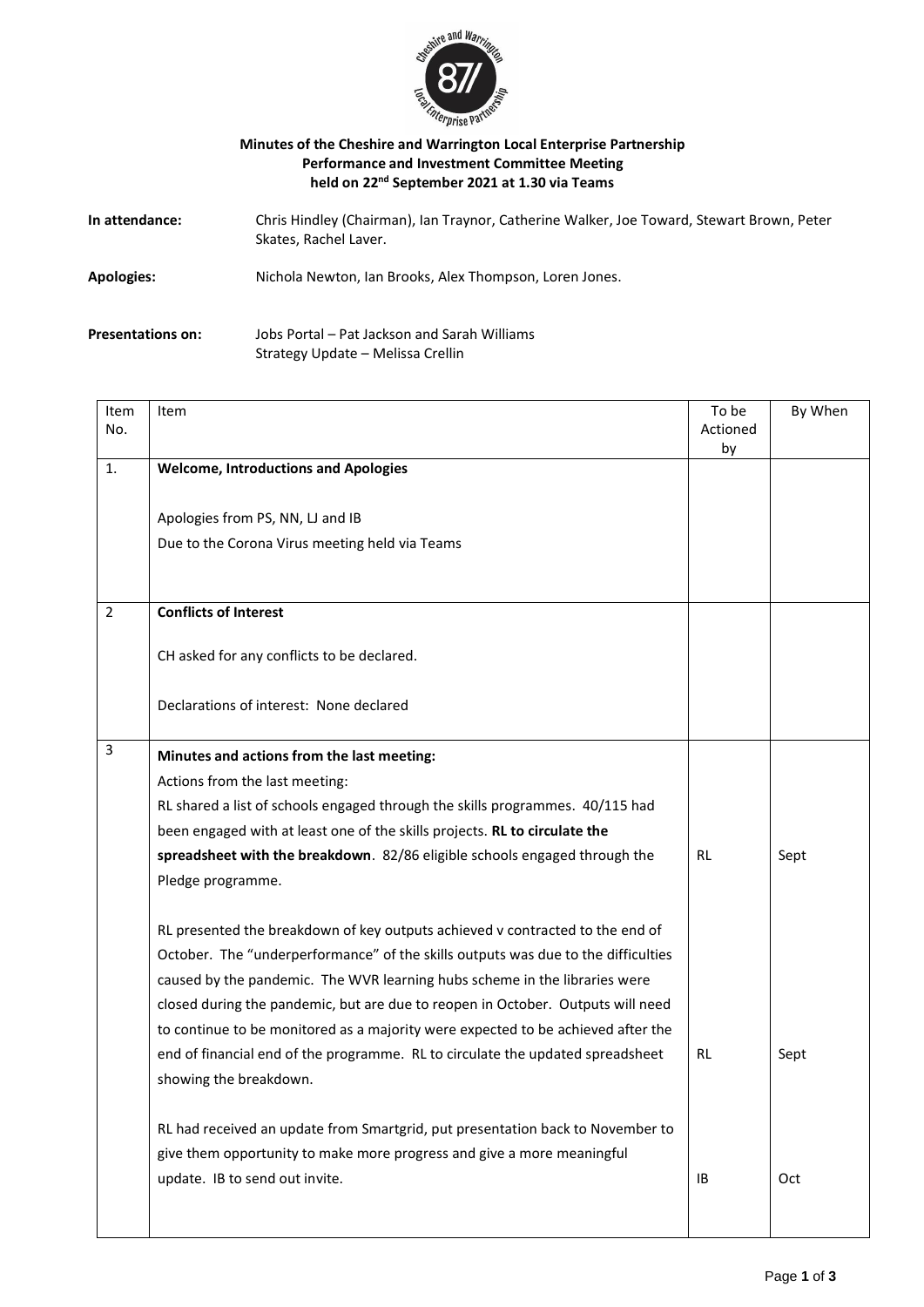|   | Reaseheath were invited to present at the meeting but due to a diary clash will<br>now present at the October meeting<br>Draft brief for end of term evaluation written. Will need to be reviewed at                                                                           | <b>IB</b> | <b>Jan 22</b> |
|---|--------------------------------------------------------------------------------------------------------------------------------------------------------------------------------------------------------------------------------------------------------------------------------|-----------|---------------|
|   | Jan/Feb meeting.                                                                                                                                                                                                                                                               |           |               |
| 4 | Minutes approved.<br><b>Jobs Portal</b>                                                                                                                                                                                                                                        |           |               |
|   |                                                                                                                                                                                                                                                                                |           |               |
|   | SW and PJ gave an update on progress with the site. Now first in search of<br>Cheshire and Warrington Jobs. Going to continue Search Engine Optimisation to<br>promote content of new pages.<br>New pages to be created that meet Frequently Asked Questions.<br>506 Followers |           |               |
|   | Increase in people seeking part time jobs.                                                                                                                                                                                                                                     |           |               |
|   | CW suggested that the link on LEP website to the portal is made more prominent.<br>SW to action.                                                                                                                                                                               | <b>SW</b> | <b>Oct</b>    |
|   | DWP to pilot funding of new technology to help people access jobs. PJ to continue<br>to pursue.                                                                                                                                                                                |           |               |
|   | Uncertainty about funding of portal but need to look at long term unemployed<br>issues and hard to fill vacancies and what can be done to support these.                                                                                                                       |           |               |
|   | Difficult to continue current level of support for the site as it's quite labour<br>intensive.                                                                                                                                                                                 |           |               |
|   | One of the main drivers of the portal is to help get people confident enough to<br>apply for a post rather than duplicate other jobs advert sites.                                                                                                                             |           |               |
|   | IB had sent RL comments about the feasibility of the site post March 22, after<br>which time the LEP couldn't continue to support it. PJ felt LAs/DWP may pick up<br>the costs of the site. This is to be reviewed throughout the year.                                        |           |               |
| 5 | <b>Strategy Update</b>                                                                                                                                                                                                                                                         |           |               |
|   | MC gave an overview of the recovery plan and strategy update.<br>Low carbon, business support and life science priorities moving forward.<br>Peer Networks established                                                                                                         |           |               |
|   | White paper due end of October covers devolution and economic development. It<br>is expected to set out role of LEPs.                                                                                                                                                          |           |               |
|   | LEPs may be commissioned to do a Local Plan for Growth.                                                                                                                                                                                                                        |           |               |
|   | Andy Devaney to be asked to a presentation of what's been achieved this year. IB<br>to invite to November meeting.                                                                                                                                                             | ΙB        | Oct           |

I